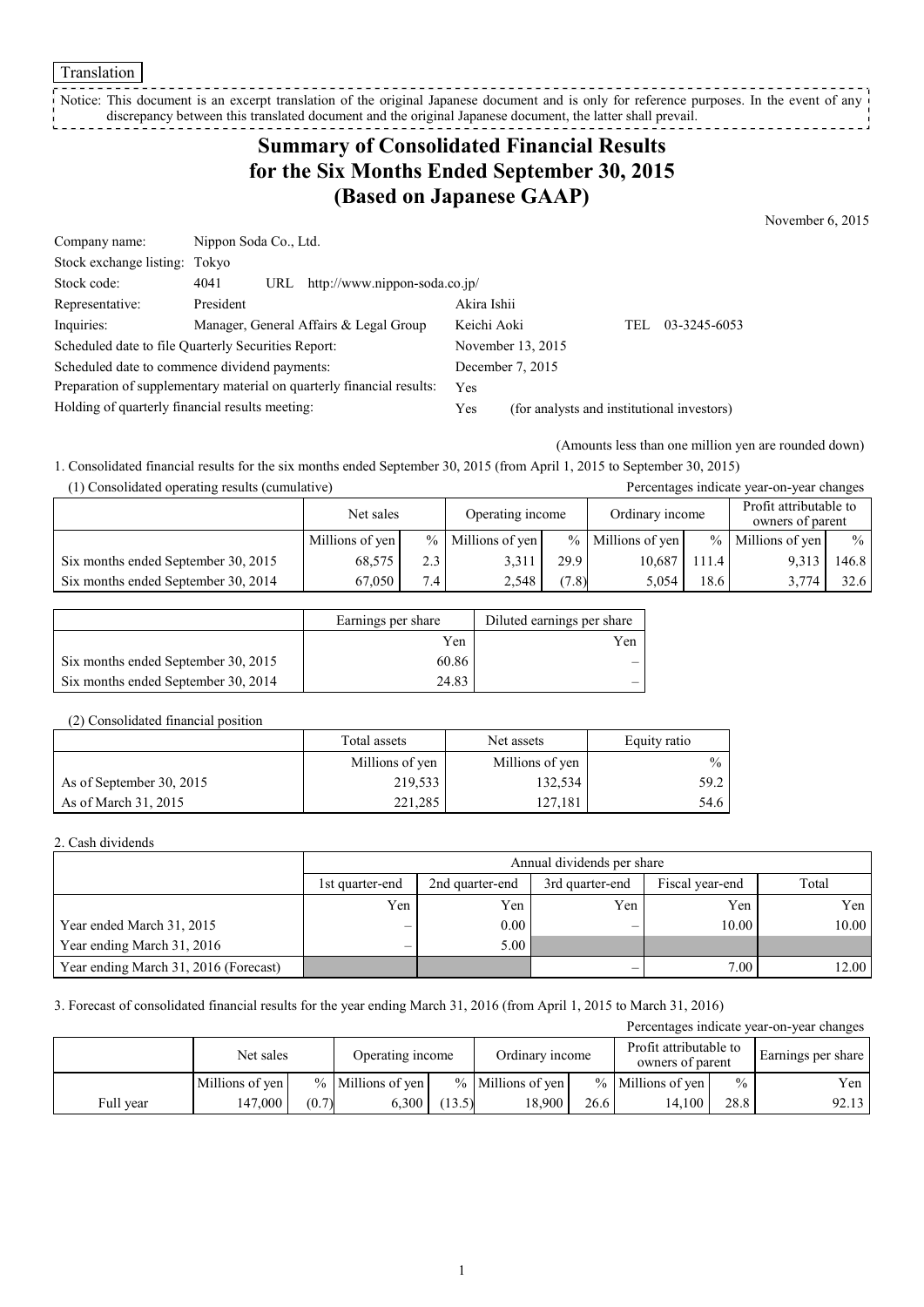| 4. Notes                                                                                                                  |              |                                                        |    |                    |
|---------------------------------------------------------------------------------------------------------------------------|--------------|--------------------------------------------------------|----|--------------------|
| (1) Changes in significant subsidiaries during the six months ended September 30, 2015                                    | No           |                                                        |    |                    |
| (changes in specified subsidiaries resulting in the change in scope of consolidation):                                    |              |                                                        |    |                    |
| (2) Application of special accounting methods for preparing quarterly consolidated financial statements:                  |              |                                                        | No |                    |
| (3) Changes in accounting policies, changes in accounting estimates, and restatement of prior period financial statements |              |                                                        |    |                    |
| Changes in accounting policies due to revisions to accounting standards and other regulations:                            |              |                                                        |    |                    |
| Changes in accounting policies due to other reasons:                                                                      |              |                                                        |    |                    |
| Changes in accounting estimates:                                                                                          |              |                                                        |    |                    |
| Restatement of prior period financial statements:                                                                         |              |                                                        |    |                    |
| (4) Number of issued shares (common shares)                                                                               |              |                                                        |    |                    |
| Total number of issued shares at the end of the period (including treasury shares)                                        |              |                                                        |    |                    |
| As of September 30, 2015                                                                                                  |              | 155,636,535 shares   As of March 31, 2015              |    | 154,317,630 shares |
| Number of treasury shares at the end of the period                                                                        |              |                                                        |    |                    |
| As of September 30, 2015                                                                                                  | 8,986 shares | As of March 31, 2015                                   |    | 2,312,454 shares   |
| Average number of shares during the period (cumulative from the beginning of the fiscal year)                             |              |                                                        |    |                    |
| Six months ended September 30, 2015                                                                                       |              | 153,039,806 shares Six months ended September 30, 2014 |    | 152,025,738 shares |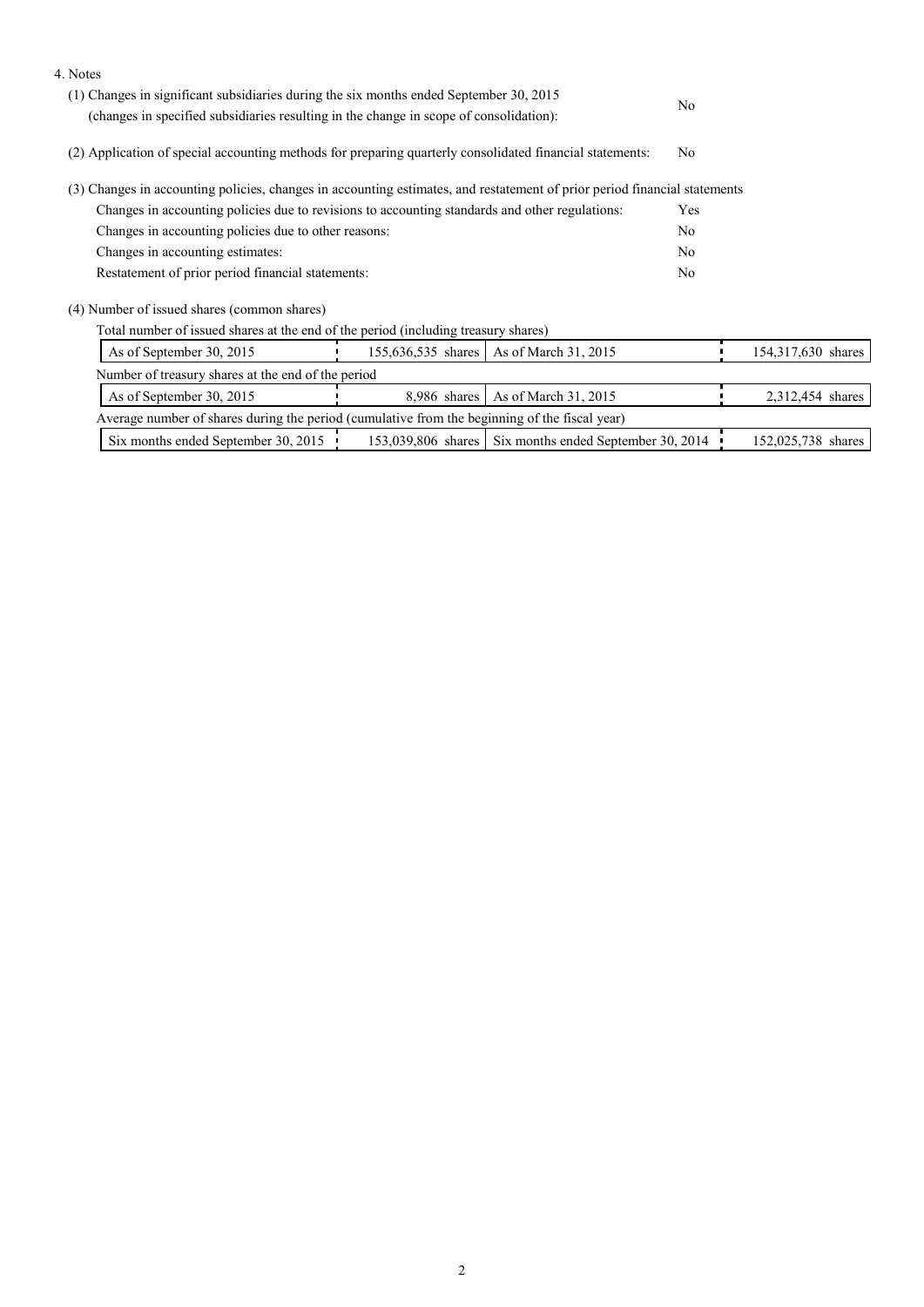# **Quarterly consolidated financial statements**

**Consolidated balance sheets** 

|                                        |                      | (Millions of yen)        |
|----------------------------------------|----------------------|--------------------------|
|                                        | As of March 31, 2015 | As of September 30, 2015 |
| Assets                                 |                      |                          |
| Current assets                         |                      |                          |
| Cash and deposits                      | 14,875               | 15,267                   |
| Notes and accounts receivable - trade  | 44,049               | 37,740                   |
| Inventories                            | 28,400               | 31,588                   |
| Deferred tax assets                    | 1,834                | 1,718                    |
| Other                                  | 3,105                | 3,458                    |
| Allowance for doubtful accounts        | (36)                 | (7)                      |
| Total current assets                   | 92,229               | 89,765                   |
| Non-current assets                     |                      |                          |
| Property, plant and equipment          |                      |                          |
| Buildings and structures, net          | 17,177               | 16,768                   |
| Machinery, equipment and vehicles, net | 17,946               | 17,121                   |
| Tools, furniture and fixtures, net     | 1,590                | 1,624                    |
| Land                                   | 15,370               | 15,365                   |
| Leased assets, net                     | 353                  | 315                      |
| Construction in progress               | 1,143                | 2,419                    |
| Total property, plant and equipment    | 53,581               | 53,614                   |
| Intangible assets                      |                      |                          |
| Goodwill                               | 1,173                | 1,056                    |
| Other                                  | 1,322                | 1,167                    |
| Total intangible assets                | 2,496                | 2,223                    |
| Investments and other assets           |                      |                          |
| Investment securities                  | 59,556               | 60,464                   |
| Net defined benefit asset              | 7,486                | 8,039                    |
| Deferred tax assets                    | 3,065                | 2,150                    |
| Other                                  | 2,936                | 3,338                    |
| Allowance for doubtful accounts        | (66)                 | (62)                     |
| Total investments and other assets     | 72,977               | 73,929                   |
| Total non-current assets               | 129,055              | 129,767                  |
| Total assets                           | 221,285              | 219,533                  |
|                                        |                      |                          |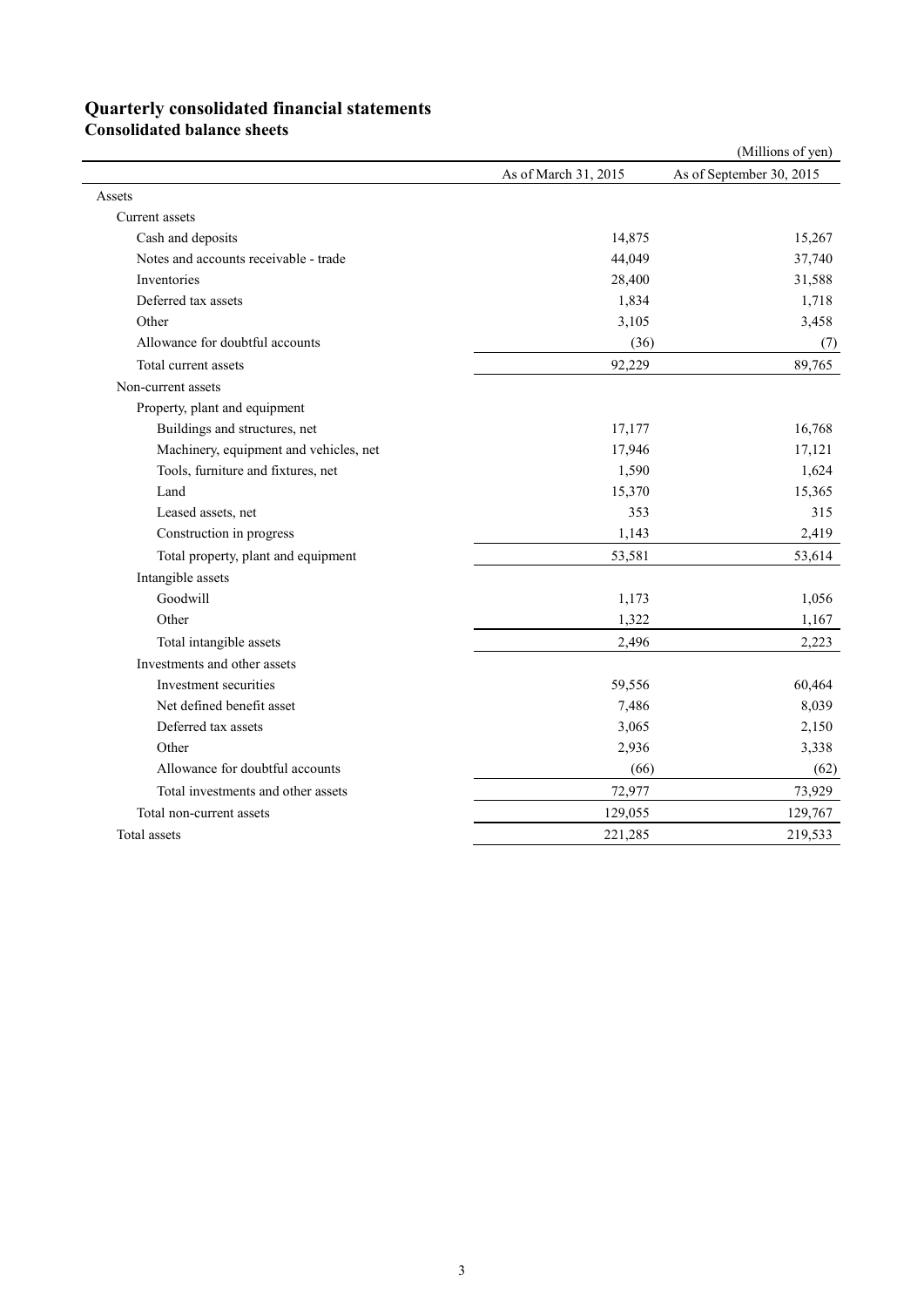|                                                       |                      | (Millions of yen)        |
|-------------------------------------------------------|----------------------|--------------------------|
|                                                       | As of March 31, 2015 | As of September 30, 2015 |
| Liabilities                                           |                      |                          |
| Current liabilities                                   |                      |                          |
| Notes and accounts payable - trade                    | 21,355               | 21,704                   |
| Short-term loans payable                              | 31,706               | 32,362                   |
| Income taxes payable                                  | 1,433                | 551                      |
| Provision for bonuses                                 | 3,350                | 1,753                    |
| Other                                                 | 7,997                | 5,443                    |
| Total current liabilities                             | 65,842               | 61,814                   |
| Non-current liabilities                               |                      |                          |
| Long-term loans payable                               | 17,292               | 14,836                   |
| Deferred tax liabilities                              | 4,835                | 4,494                    |
| Net defined benefit liability                         | 2,837                | 2,670                    |
| Other                                                 | 3,296                | 3,182                    |
| Total non-current liabilities                         | 28,261               | 25,184                   |
| <b>Total liabilities</b>                              | 94,104               | 86,999                   |
| Net assets                                            |                      |                          |
| Shareholders' equity                                  |                      |                          |
| Capital stock                                         | 29,166               | 29,166                   |
| Capital surplus                                       | 26,095               | 29,359                   |
| Retained earnings                                     | 52,790               | 60,584                   |
| Treasury shares                                       | (659)                | (5)                      |
| Total shareholders' equity                            | 107,393              | 119,105                  |
| Accumulated other comprehensive income                |                      |                          |
| Valuation difference on available-for-sale securities | 7,043                | 5,685                    |
| Deferred gains or losses on hedges                    | 34                   | (101)                    |
| Foreign currency translation adjustment               | 5,663                | 4,625                    |
| Remeasurements of defined benefit plans               | 689                  | 737                      |
| Total accumulated other comprehensive income          | 13,430               | 10,947                   |
| Non-controlling interests                             | 6,356                | 2,481                    |
| Total net assets                                      | 127,181              | 132,534                  |
| Total liabilities and net assets                      | 221,285              | 219,533                  |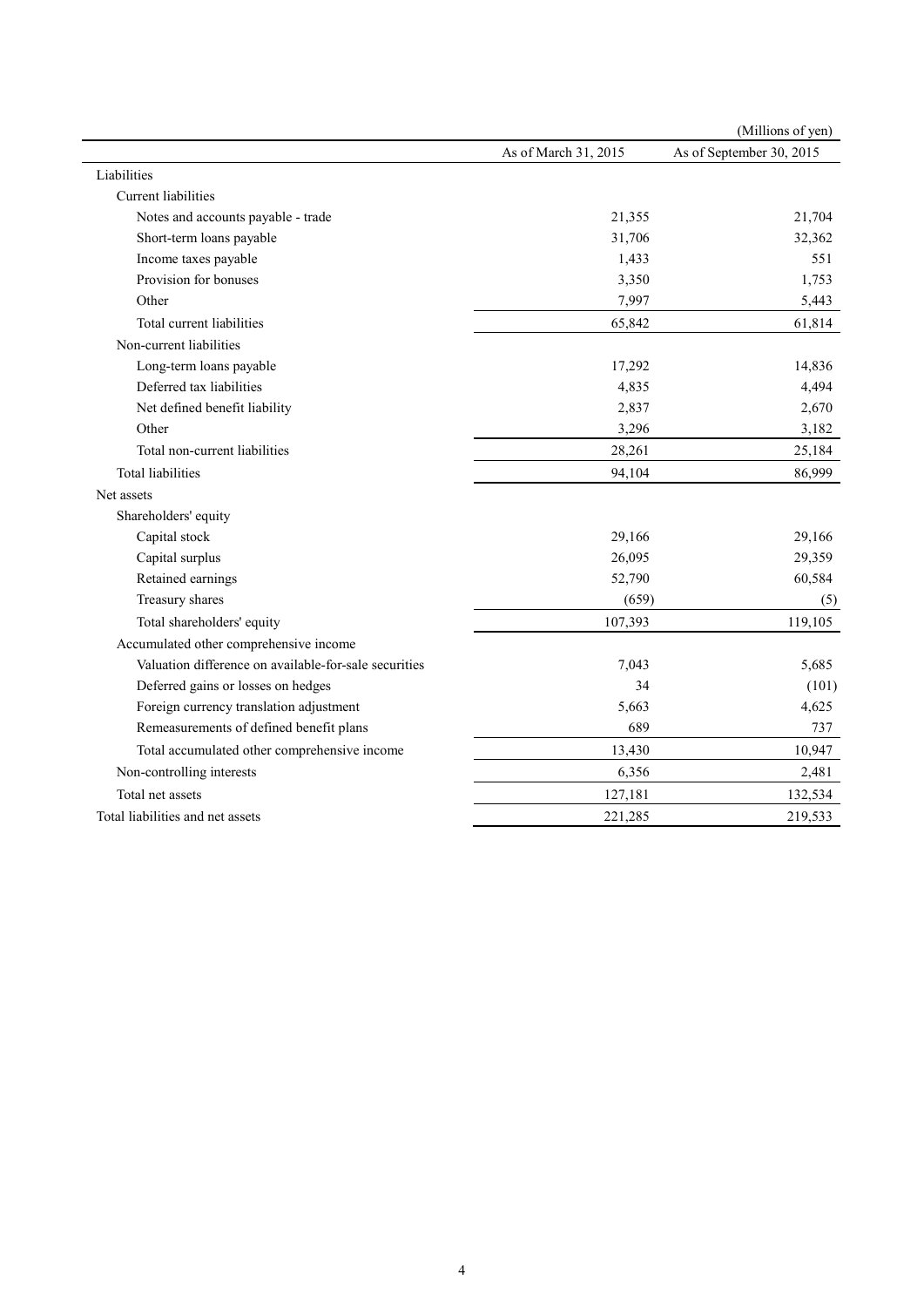### **Consolidated statements of income (cumulative) and consolidated statements of comprehensive income (cumulative)**

**Consolidated statements of income (cumulative)**

|                                                               |                          | (Millions of yen)  |
|---------------------------------------------------------------|--------------------------|--------------------|
|                                                               | Six months ended         | Six months ended   |
|                                                               | September 30, 2014       | September 30, 2015 |
| Net sales                                                     | 67,050                   | 68,575             |
| Cost of sales                                                 | 51,056                   | 51,703             |
| Gross profit                                                  | 15,993                   | 16,872             |
| Selling, general and administrative expenses                  | 13,445                   | 13,561             |
| Operating income                                              | 2,548                    | 3,311              |
| Non-operating income                                          |                          |                    |
| Interest income                                               | $\overline{c}$           | 2                  |
| Dividend income                                               | 306                      | 345                |
| Share of profit of entities accounted for using equity method | 2,096                    | 6,821              |
| Other                                                         | 707                      | 960                |
| Total non-operating income                                    | 3,113                    | 8,130              |
| Non-operating expenses                                        |                          |                    |
| Interest expenses                                             | 289                      | 257                |
| Loss on valuation of derivatives                              |                          | 154                |
| Other                                                         | 316                      | 342                |
| Total non-operating expenses                                  | 606                      | 754                |
| Ordinary income                                               | 5,054                    | 10,687             |
| Extraordinary income                                          |                          |                    |
| Gain on sales of investment securities                        | 4                        | 509                |
| Gain on sales of non-current assets                           | 23                       | 15                 |
| Other                                                         | $\overline{\phantom{a}}$ | 27                 |
| Total extraordinary income                                    | 27                       | 552                |
| Extraordinary losses                                          |                          |                    |
| Loss on abandonment of non-current assets                     | 87                       | 62                 |
| Other                                                         | 3                        | 10                 |
| Total extraordinary losses                                    | 90                       | 73                 |
| Income before income taxes and minority interests             | 4,991                    | 11,166             |
| Income taxes - current                                        | 464                      | 506                |
| Income taxes - deferred                                       | 624                      | 1,238              |
| Total income taxes                                            | 1,088                    | 1,744              |
| Profit                                                        | 3,903                    | 9,421              |
| Profit attributable to non-controlling interests              | 129                      | 107                |
| Profit attributable to owners of parent                       | 3,774                    | 9,313              |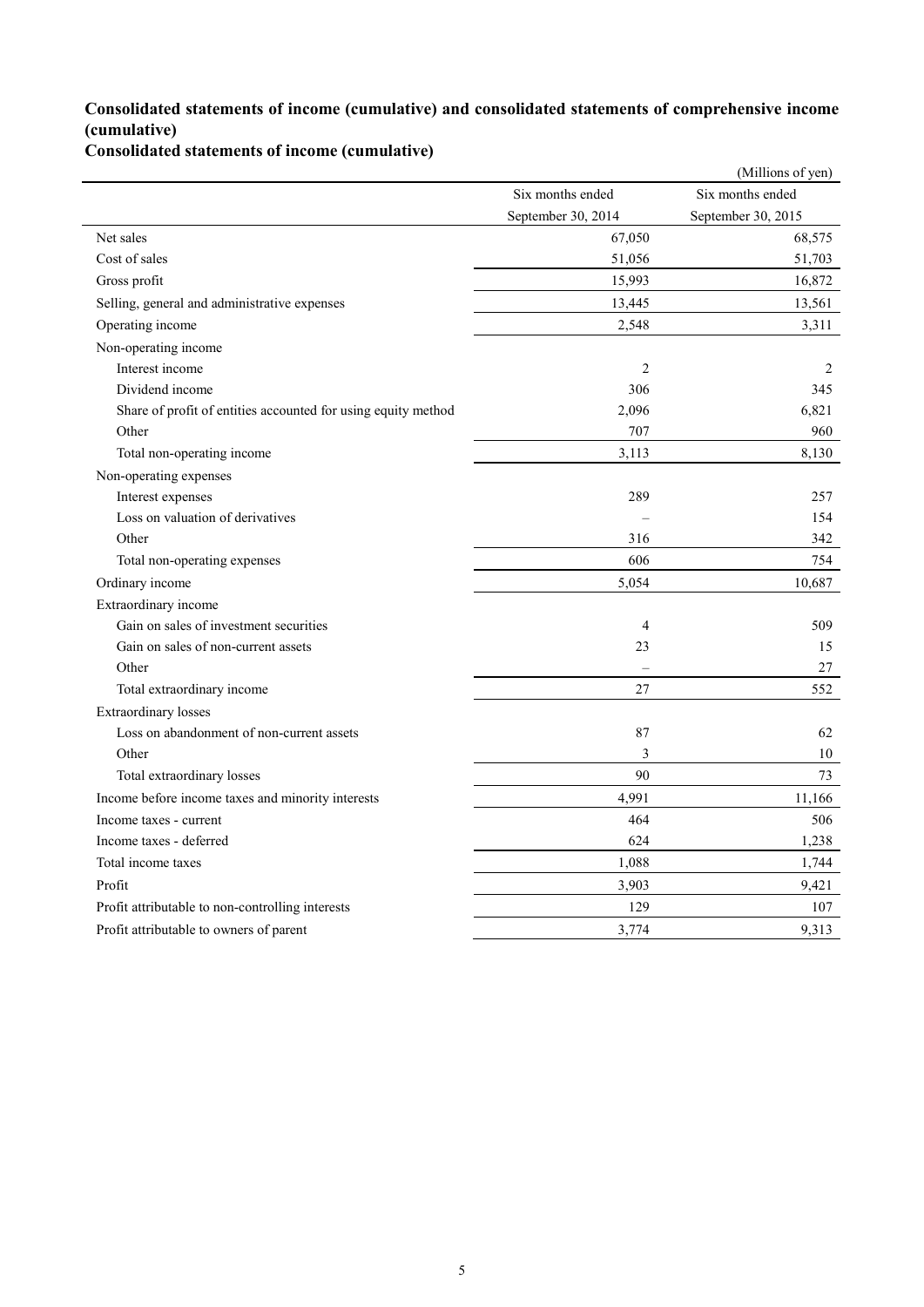| Consolidated statements of comprehensive income (cumulative) |  |  |  |
|--------------------------------------------------------------|--|--|--|
|                                                              |  |  |  |

|                                                                   |                    | (Millions of yen)  |
|-------------------------------------------------------------------|--------------------|--------------------|
|                                                                   | Six months ended   | Six months ended   |
|                                                                   | September 30, 2014 | September 30, 2015 |
| Profit                                                            | 3,903              | 9,421              |
| Other comprehensive income                                        |                    |                    |
| Valuation difference on available-for-sale securities             | 1,361              | (1, 418)           |
| Deferred gains or losses on hedges                                | (15)               | 84                 |
| Foreign currency translation adjustment                           | 177                | (319)              |
| Remeasurements of defined benefit plans, net of tax               | 151                | 54                 |
| Share of other comprehensive income of entities accounted         | 1,577              |                    |
| for using equity method                                           |                    | (1,038)            |
| Total other comprehensive income                                  | 3,253              | (2,637)            |
| Comprehensive income                                              | 7,156              | 6,784              |
| Comprehensive income attributable to                              |                    |                    |
| Comprehensive income attributable to owners of parent             | 6,896              | 6,830              |
| Comprehensive income attributable to non-controlling<br>interests | 260                | (45)               |